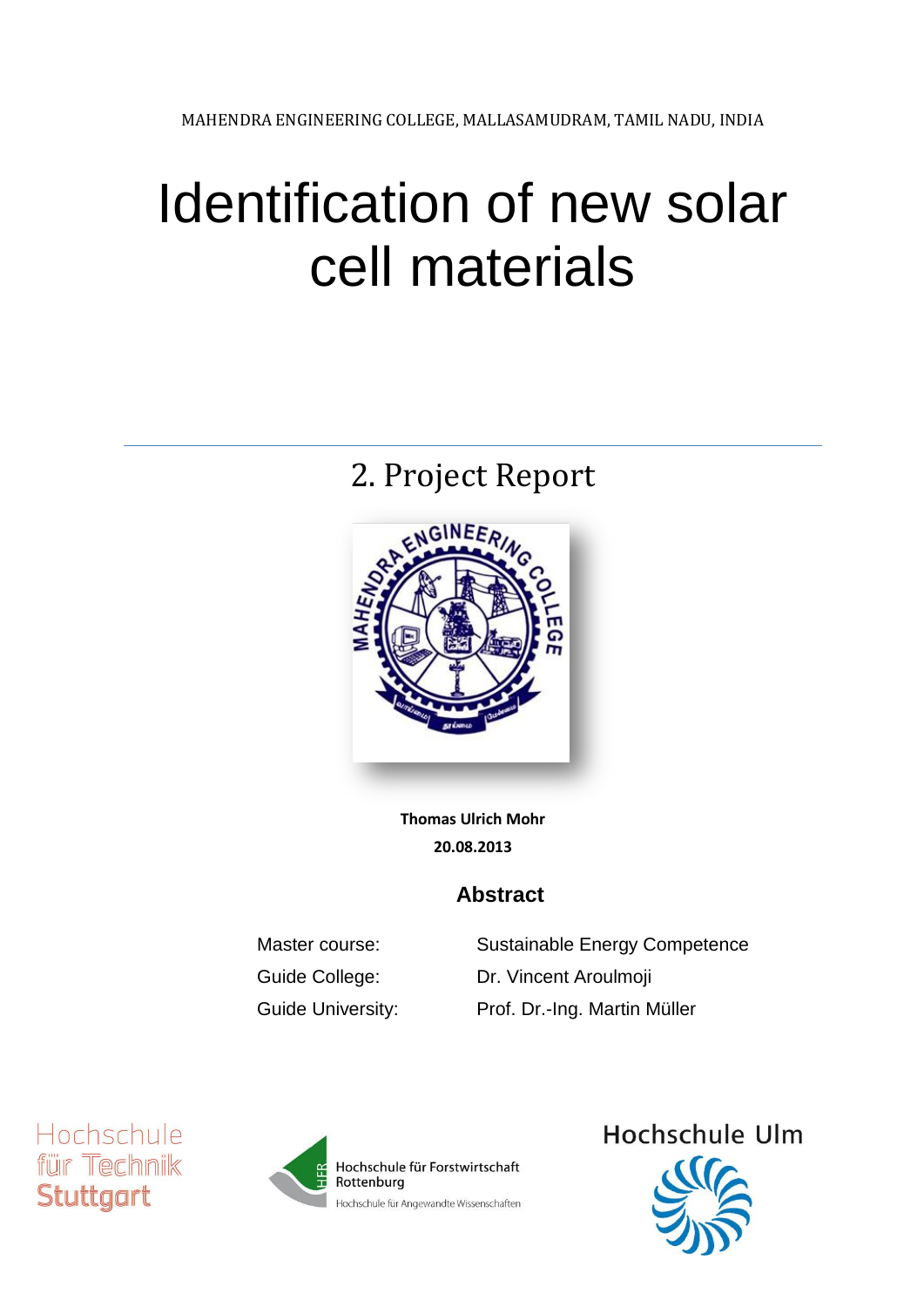## **Abstract**

The solar irradiation of the sun is an infinite energy source. This source is available at any place on the planet and almost for free. Nowadays a lot of different solar applications are discovered and their efficiency is constantly improved. Due to the solar devices the mankind can reduce the CO2 emissions and moreover match the growing power demand in the world. One of the photovoltaic devices, namely dye sensitized solar cells (DSSC), are discussed in this project. In particular this technology offers a lot of advantages. The cost of production is in comparison to the silicon based solar cells very less. Moreover the energy input for the manufacturing is on a very low level. A further aspect is, that in the DSSC application can be used the direct and furthermore the diffuse solar irradiation in comparison to the silicon based solar cells, which are prefer to use the direct irradiation.

The nucleus of the DSSC technology is the dye sensitizer. Indeed, there is already an intensive research going on to discover and develop a strong, high efficient dye sensitizer. Some DSSC are already in the market but still on a small scale. The most promising dyes are the ruthenium doped metal-organic compounds. They reach efficiencies over 11%. For the deeper understanding of the different interactions, happening in a dye during the excitation, and evaluation of various dyes this project shows a way, how the dyes theoretically can be investigated and be improved. For this approach it is necessary to study the geometries, electronic structures, polarizabilities and hyperpolarizabilities of dye sensitizer based on Density Functional Theory (DFT) using the hybrid functional B3LYP. The Ultraviolet-Visible (UV-VIS) spectrum was investigated by using a hybrid method which combines the properties and dynamics of many-body systems in the presence of time-dependent (TD) potentials, i.e. TDSCF-DFT(B3LYP). Features of the electronic absorption spectrum in the visible and near-UV regions were plotted assigned based on TD-DFT calculations.